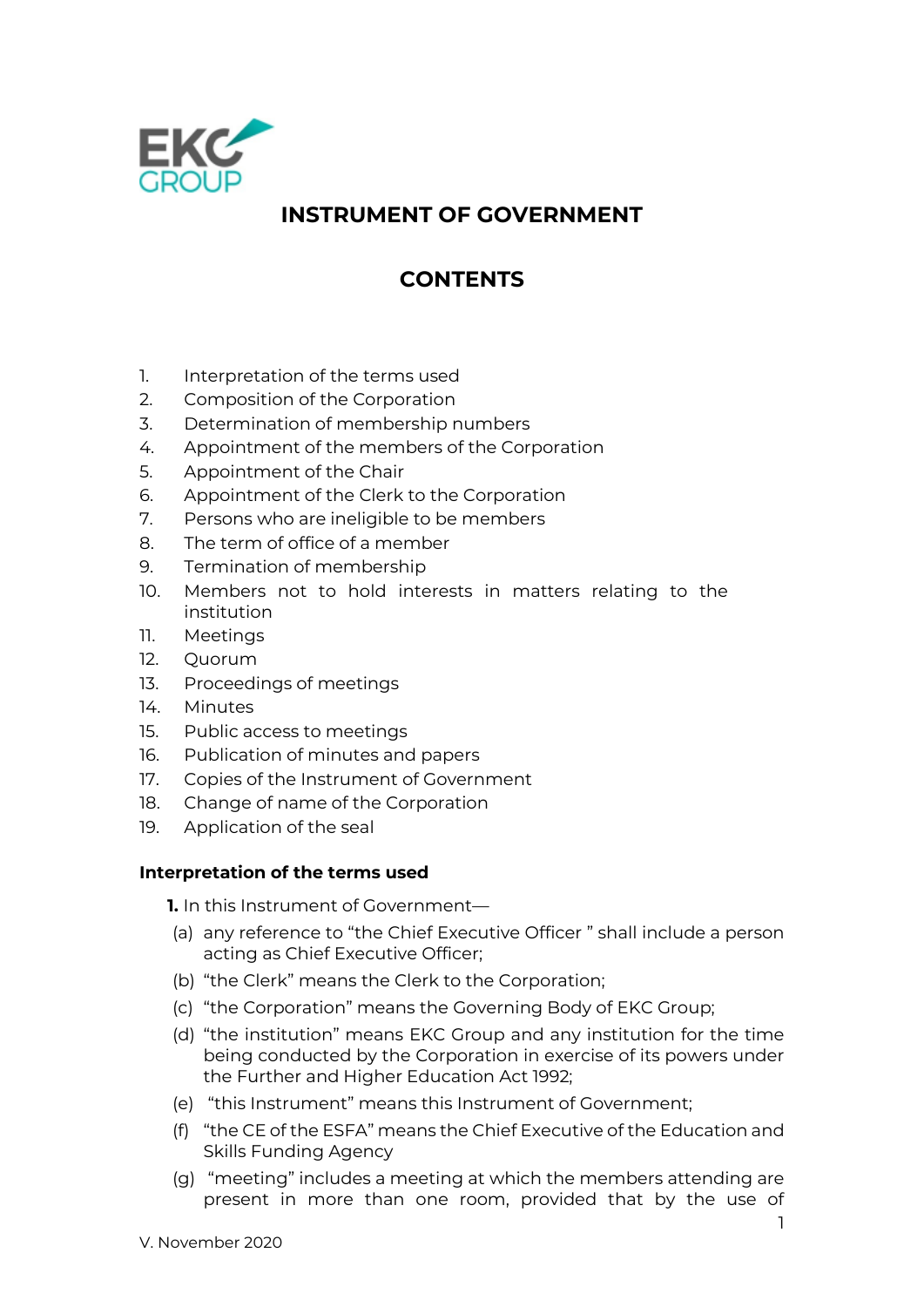telephone-conferencing and/or video-conferencing facilities it is possible for every person present at the meeting to communicate with each other;

- (h) "necessary skills" means skills and experience, other than professional qualifications, specified by the Corporation as appropriate for members to have;
- (i) "staff member" and "student member" have the meanings given to them in clause 2;
- (j) "the previous Instrument of Government" means the Instrument of Government relating to the Corporation which had effect immediately before 1st November 2018;
- (k) "the Secretary of State" means the Secretary of State for Education;
- (l) "staff matters" means the remuneration, conditions of service, promotion, conduct, suspension, dismissal or retirement of staff;
- (m)"the students' union" means any association of students formed to further the educational purposes of the institution and the interests of students, as students;
- (n) a "variable category" means any category of members whose numbers may vary according to clauses 2 and 3.

## **Composition of the Corporation**

**2.—(1)** The Corporation shall consist of a maximum of nineteen members who appear to the Corporation to have the necessary skills to ensure that the Corporation carries out its functions under article 3 of the Articles of Government, including:

- (a) the Chief Executive Officer of the institution, unless the Chief Executive Officer chooses not to be a member;
- (b) at least one and not more than two members who are members of the institution's staff and have a contract of employment with the institution ("staff members");
- (c) at least one and not more than two member who are students at the institution ("student member").

(2) A person, who is not for the time being enrolled as a student at the institution, shall nevertheless be treated as a student during any period of authorised absence from the institution for study, travel or for carrying out the duties of any office held by that person in the institution's students' union.

(3) The appointing authority, as set out in clause 4, will decide whether a person is eligible for nomination, election and appointment as a member of the Corporation under paragraph (1).

(4) The Corporation shall appoint a Clerk as set out in clause 6.

#### **Determination of membership numbers**

**3.—(1)** Subject to paragraph (2), the number of members of the Corporation and the number of members of each variable category shall be that decided by the Corporation in the most recent determination made under the previous Instrument of Government.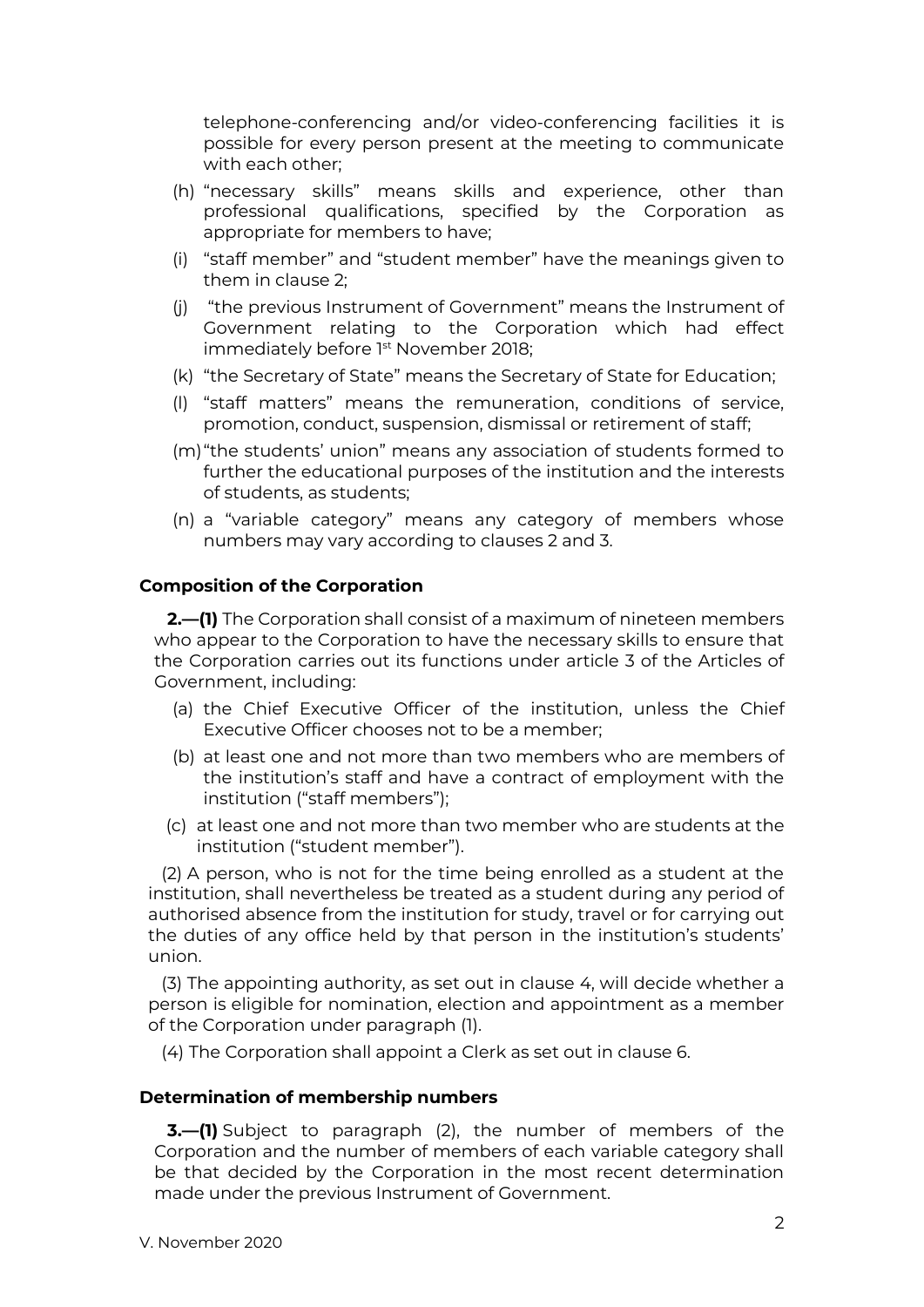(2) The Corporation may at any time vary the determination referred to in paragraph (1) and any subsequent determination under this paragraph provided that -

- (a) the number of members of the Corporation shall not be less than twelve or more than nineteen; and
- (b) the numbers of members of each variable category shall be subject to the limit which applies to that category set out in Clause 2.

(3) No determination under this clause shall terminate the appointment of any person who is already a member of the Corporation at the time when the determination is made.

#### **Appointment of the members of the Corporation**

**4.—(1)** Subject to paragraph (2) the Corporation is the appointing authority in relation to the appointment of its members.

(2) If the number of members falls below the number needed for a quorum, the Secretary of State is the appointing authority in relation to the appointment of those members needed for a quorum.

(3) The appointing authority may decline to appoint a person as a member if—

- (a) it is satisfied that the person has been removed from office as a member of a further education corporation in the previous ten years; or
- (b) the appointment of the person would contravene any rule or byelaw made under article 19 of the Articles of Government concerning the number of terms of office which a person may serve, provided that such rules or bye-laws make the same provision for each category of members appointed by the appointing authority; or
- (c) the person is ineligible to be a charity trustee, other than (in the case of a student member) by reason of age.

(4) Where the office of any member becomes vacant the appointing authority shall as soon as practicable take all necessary steps to appoint a new member to fill the vacancy.

#### **Appointment of the Chair**

**5.—(1)** The members of the Corporation shall appoint a Chair from among themselves.

(2) Neither the Chief Executive Officer nor any staff or student member shall be eligible to be appointed as Chair or to act as Chair in their absence.

(3) If the Chair is absent from any meeting of the Corporation, the members present shall choose someone from among themselves to act as Chair for that meeting.

(4) The Chair shall hold office for such period as the Corporation decides.

(5) The Chair may resign from office at any time by giving notice in writing to the Clerk.

(6) If the Corporation is satisfied that the Chair is unfit or unable to carry out the functions of office, it may give written notice, removing the Chair from office and the office shall then be vacant.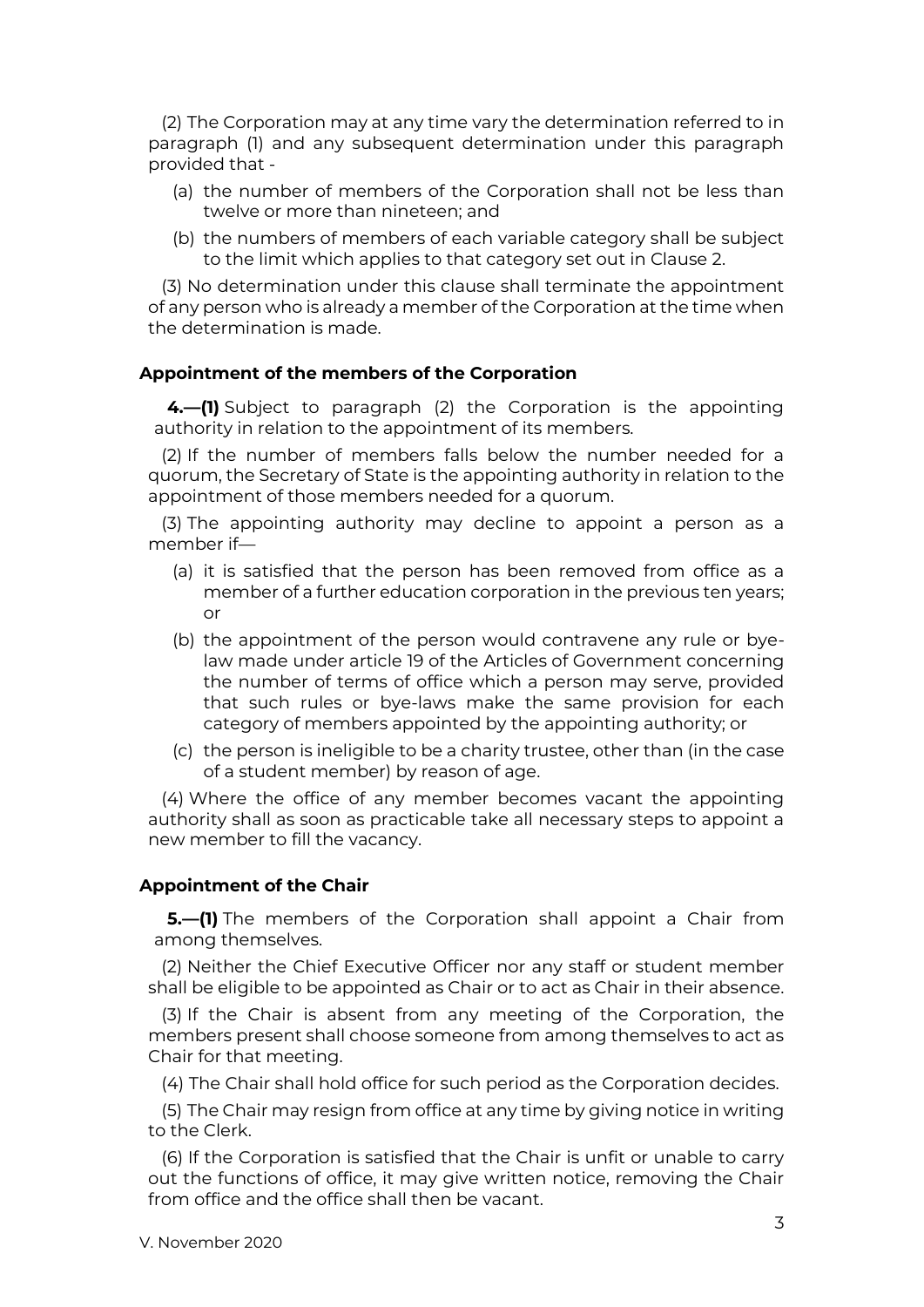(7) At the last meeting before the end of the term of office of the Chair, or at the first meeting following the Chair's resignation or removal from office, the members shall appoint a replacement from among themselves.

(8) At the end of their respective terms of office, the Chair shall be eligible for reappointment.

(9) Paragraph (8) is subject to any rule or bye-law made by the Corporation under article 19 of the Articles of Government concerning the number of terms of office which a person may serve.

## **Appointment of the Clerk to the Corporation**

**6.—(1)** The Corporation shall appoint a person to serve as its Clerk, but the Chief Executive Officer may not be appointed as Clerk.

(2) In the temporary absence of the Clerk, the Corporation shall appoint a person to serve as a temporary Clerk, but the Chief Executive Officer may not be appointed as temporary Clerk.

(3) Any reference in this Instrument to the Clerk shall include a temporary Clerk appointed under paragraph (2).

(4) Subject to clause 13, the Clerk shall be entitled to attend all meetings of the Corporation and any of its committees.

(5) The Clerk may also be a member of staff at the institution.

#### **Persons who are ineligible to be members**

**7.—(1)** No one under the age of 18 years may be a member, except as a student member.

(2) In order to be eligible as a member of the Corporation a person must be eligible to serve as a charity trustee by virtue of the Charities Act 2011.

(3) The Clerk may not be a member.

(4) A person who is a member of staff of the institution may not be, or continue as, a member, except as a staff member or in the capacity of Chief Executive Officer.

(5) Paragraph (4) does not apply to a student who is employed by the Corporation on a part-time, temporary basis.

(6) Upon a member of the Corporation becoming disqualified from continuing to hold office under paragraph (4), the member shall immediately give notice of that fact to the Clerk.

## **The term of office of a member**

**8.—(1)** A member of the Corporation shall hold and vacate office in accordance with the terms of the appointment, but the length of the term of office shall not exceed four years.

(2) Members retiring at the end of their term of office shall be eligible for reappointment, and clause 4 shall apply to the reappointment of a member as it does to the appointment of a member.

(3) Paragraph (2) is subject to any rule or bye-law made by the Corporation under article 19 of the Articles of Government concerning the number of terms of office which a person may serve.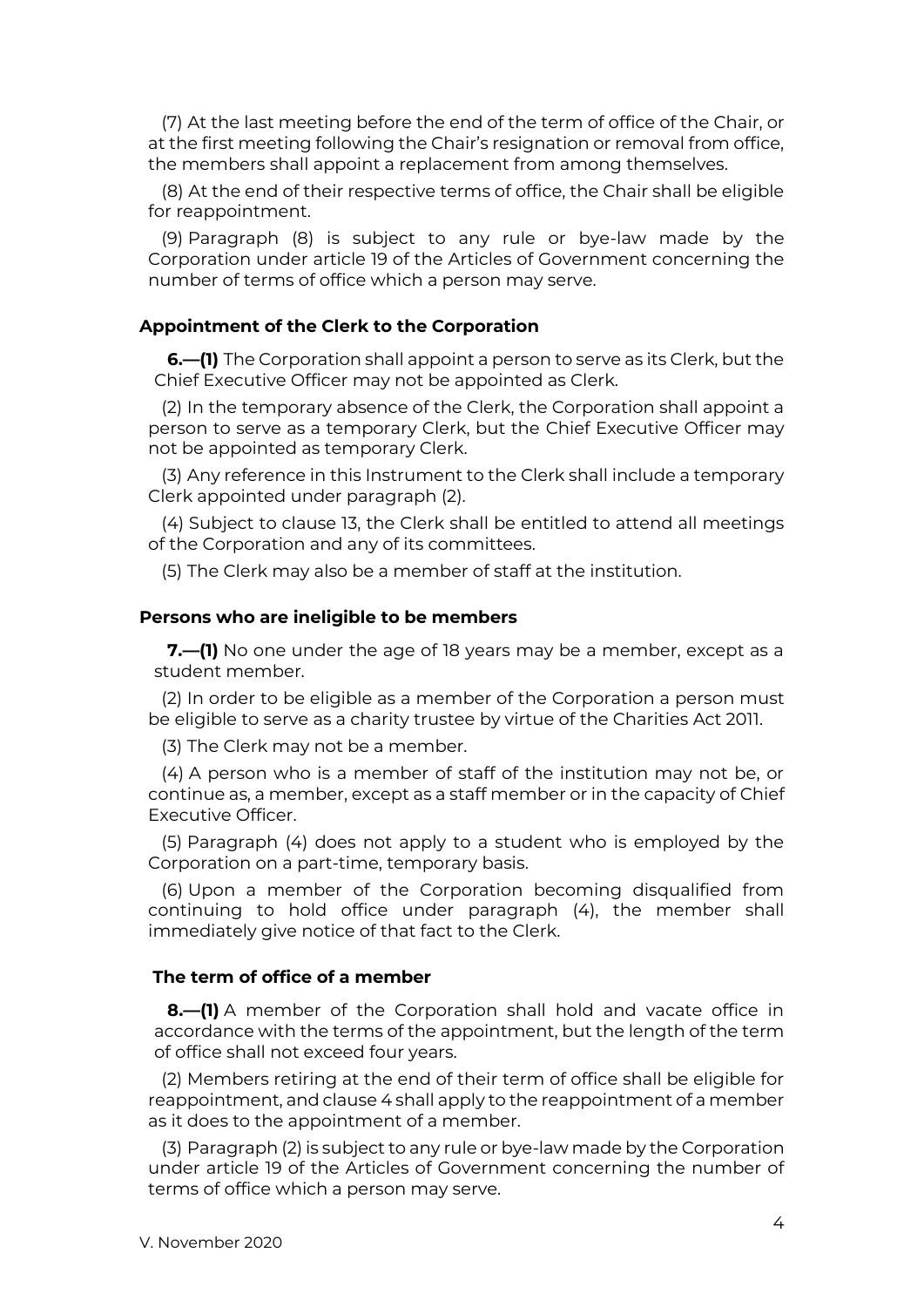## **Termination of membership**

**9.—(1)** A member may resign from office at any time by giving notice in writing to the Clerk.

(2) If at any time the Corporation is satisfied that any member –

- (a) is unfit or unable to discharge the functions of a member; or
- (b) has been absent from meetings of the Corporation for a period longer than six consecutive months without the permission of the Corporation, the Corporation may by notice in writing to that member remove the member from office and the office shall then be vacant.

(3) Any person who is a member of the Corporation by virtue of being a member of the staff at the institution, including the Chief Executive Officer, shall cease to hold office upon ceasing to be a member of the staff and the office shall then be vacant.

(4) A student member shall cease to hold office—

- (a) at the end of the student's final academic year, or at such other time in the year after ceasing to be a student as the Corporation may decide; or
- (b) if expelled from the institution,

and the office shall then be vacant.

## **Members not to hold interests in matters relating to the institution**

**10.—(1)** A member to whom paragraph (2) applies shall -

- (a) disclose to the Corporation the nature and extent of the interest; and
- (b) if present at a meeting of the Corporation, or of any of its committees, at which such supply, contract or other matter as is mentioned in paragraph (2) is to be considered, not take part in the consideration or vote on any question with respect to it and not be counted in the quorum present at the meeting in relation to a resolution on which that member is not entitled to vote; and
- (c) withdraw, if present at a meeting of the Corporation, or any of its committees, at which such supply, contract or other matter as is mentioned in paragraph (2) is to be considered, where required to do so by a majority of the members of the Corporation or committee present at the meeting.
- (2) This paragraph applies to a member who—
	- (a) has any financial interest in—
		- (i) the supply of work to the institution, or the supply of goods for the purposes of the institution;
		- (ii) any contract or proposed contract concerning the institution; or
		- (iii) any other matter relating to the institution; or
	- (b) has any other interest of a type specified by the Corporation in any matter relating to the institution.

(3) This clause shall not prevent the members considering and voting upon proposals for the Corporation to insure them against liabilities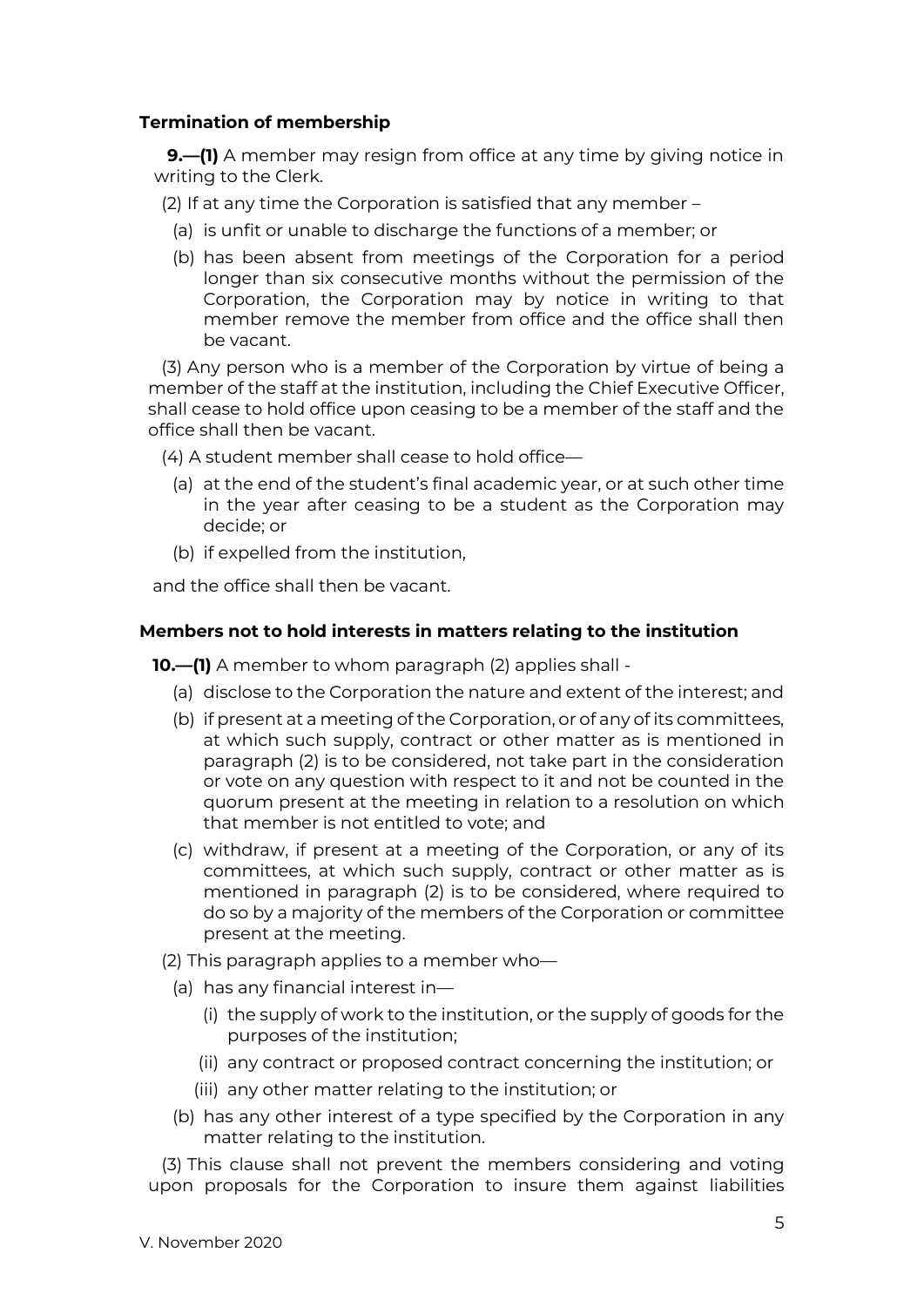incurred by them arising out of their office or the Corporation obtaining such insurance and paying the premium.

(4) Where the matter under consideration by the Corporation or any of its committees relates to the pay and conditions of all staff, or all staff in a particular class, a staff member—

- (a) need not disclose a financial interest; and
- (b) may take part in the consideration of the matter, vote on any question with respect to it and count towards the quorum present at that meeting, provided that in so doing, the staff member acts in the best interests of the Corporation as a whole and does not seek to represent the interests of any other person or body; but
- (c) shall withdraw from the meeting if the matter is under negotiation with staff and the staff member is representing any of the staff concerned in those negotiations.

(5) The Clerk shall maintain a register of the interests of the members which have been disclosed and the register shall be made available during normal office hours at the institution to any person wishing to inspect it.

# **Meetings**

**11.—(1)** The Corporation shall meet at least four times per year, and shall hold such other meetings as may be necessary.

(2)Subject to paragraphs (4) and (5) and to clause 13(4), all meetings shall be called by the Clerk, who shall, at least seven calendar days before the date of the meeting, send to the members of the Corporation written notice of the meeting and a copy of the proposed agenda.

(3) If it is proposed to consider at any meeting the remuneration, conditions of service, conduct, suspension, dismissal or retirement of the Clerk, the Chair shall, at least seven calendar days before the date of the meeting, send to the members a copy of the agenda item concerned, together with any relevant papers.

(4) A meeting of the Corporation, called a "special meeting", may be called at any time by the Chair or at the request in writing of any five members.

(5) Where the Chair decides that there are matters requiring urgent consideration, the written notice convening the special meeting and a copy of the proposed agenda may be given within less than seven calendar days.

(6) Written or electronic decisions of the Governing Body outside of a meeting shall be accepted as valid as long as by written special resolution which has been circulated to all members who have responded with their formal agreement or disagreement to the resolution electronically within 48 hours of the decision being received. Provision in clauses 13 (2) will apply to this method of decision making. Any such decisions shall be communicated at the next Full Governing Body Meeting for note.

(7) Every member shall act in the best interests of the Corporation and shall not be bound to speak or vote by mandates given by any other body or person.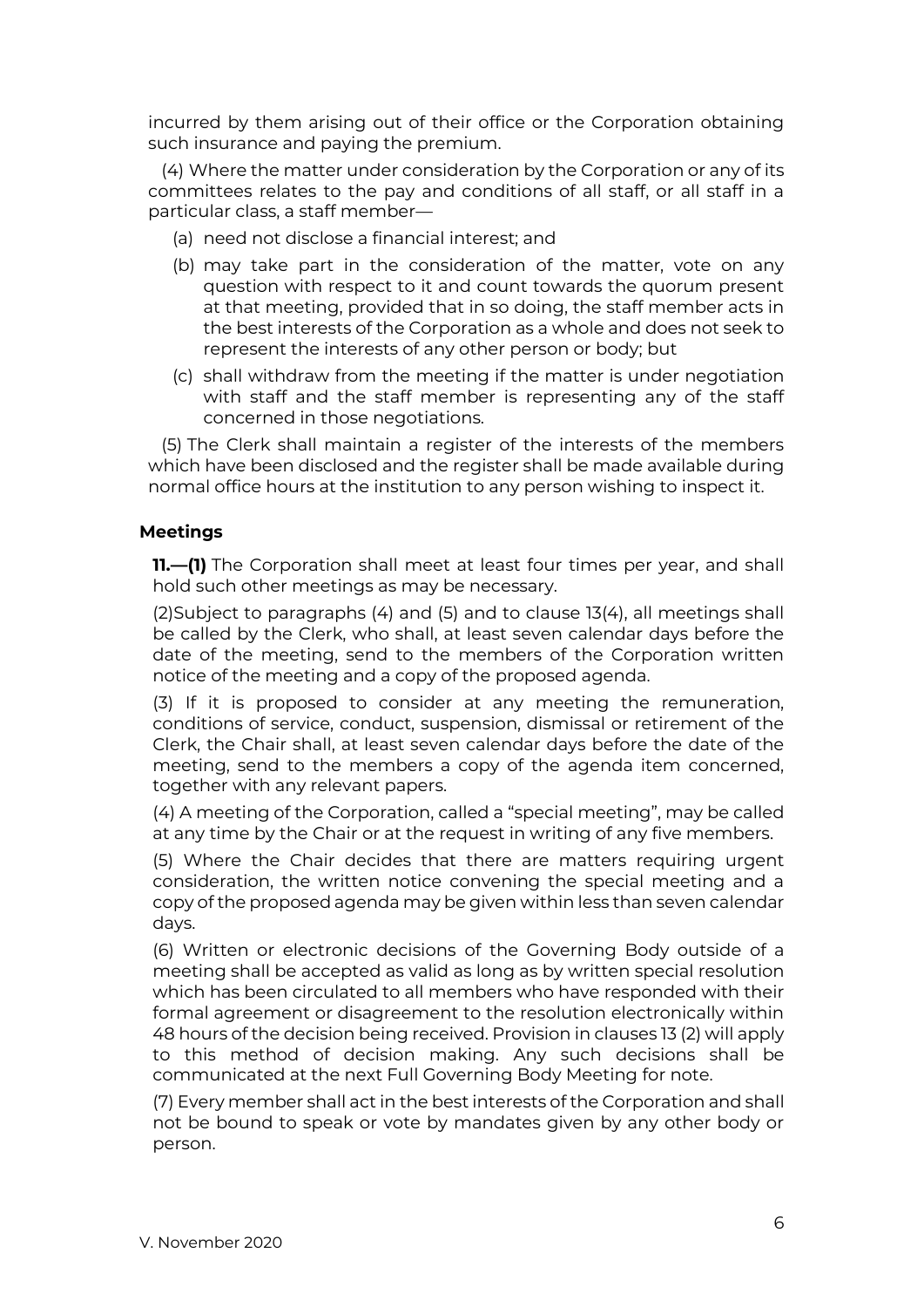## **Quorum**

**12.—(1)** Meetings of the Corporation shall be quorate if the number of members present is at least 40% of the total number of members, determined according to clause 3.

(2) If the number of members present for a meeting of the Corporation does not constitute a quorum, the meeting shall not be held.

(3) If during a meeting of the Corporation there ceases to be a quorum, the meeting shall be terminated at once.

(4) If a meeting cannot be held or cannot continue for lack of a quorum, the Chair may call a special meeting as soon as it is convenient.

#### **Proceedings of meetings**

**13.—(1)** Every question to be decided at a meeting of the Corporation shall be decided by a majority of the votes cast by members present and entitled to vote on the question.

(2) Where, at a meeting of the Corporation, there is an equal division of votes on a question to be decided, the Chair of the meeting shall have a second or casting vote.

(3) A member may not vote by proxy or by way of postal vote.

(4) No resolution of the members may be rescinded or varied at a subsequent meeting unless consideration of the rescission or variation is a specific item of business on the agenda for that meeting.

(5) Except as provided by procedures made pursuant to article 13 of the Articles of Government, a member of the Corporation who is a member of staff at the institution, including the Chief Executive Officer, shall withdraw—

- (a) from that part of any meeting of the Corporation, or any of its committees, at which staff matters relating solely to that member of the staff, as distinct from staff matters relating to all members of staff or all members of staff in a particular class, are to be considered;
- (b) from that part of any meeting of the Corporation, or any of its committees, at which that member's reappointment or the appointment of that member's successor is to be considered;
- (c) from that part of any meeting of the Corporation, or any of its committees, at which the matter under consideration concerns the pay or conditions of service of all members of staff, or all members of staff in a particular class, where the member of staff is acting as a representative (whether or not on behalf of a recognised trade union) of all members of staff or the class of staff (as the case may be); and
- (d) if so required by a resolution of the other members present, from that part of any meeting of the Corporation or any of its committees, at which staff matters relating to any member of staff holding a post senior to that members are to be considered, except those relating to the pay and conditions of all staff or all staff in a particular class.

(6) A Chief Executive Officer who has chosen not to be a member of the Corporation shall still be entitled to attend and speak, or otherwise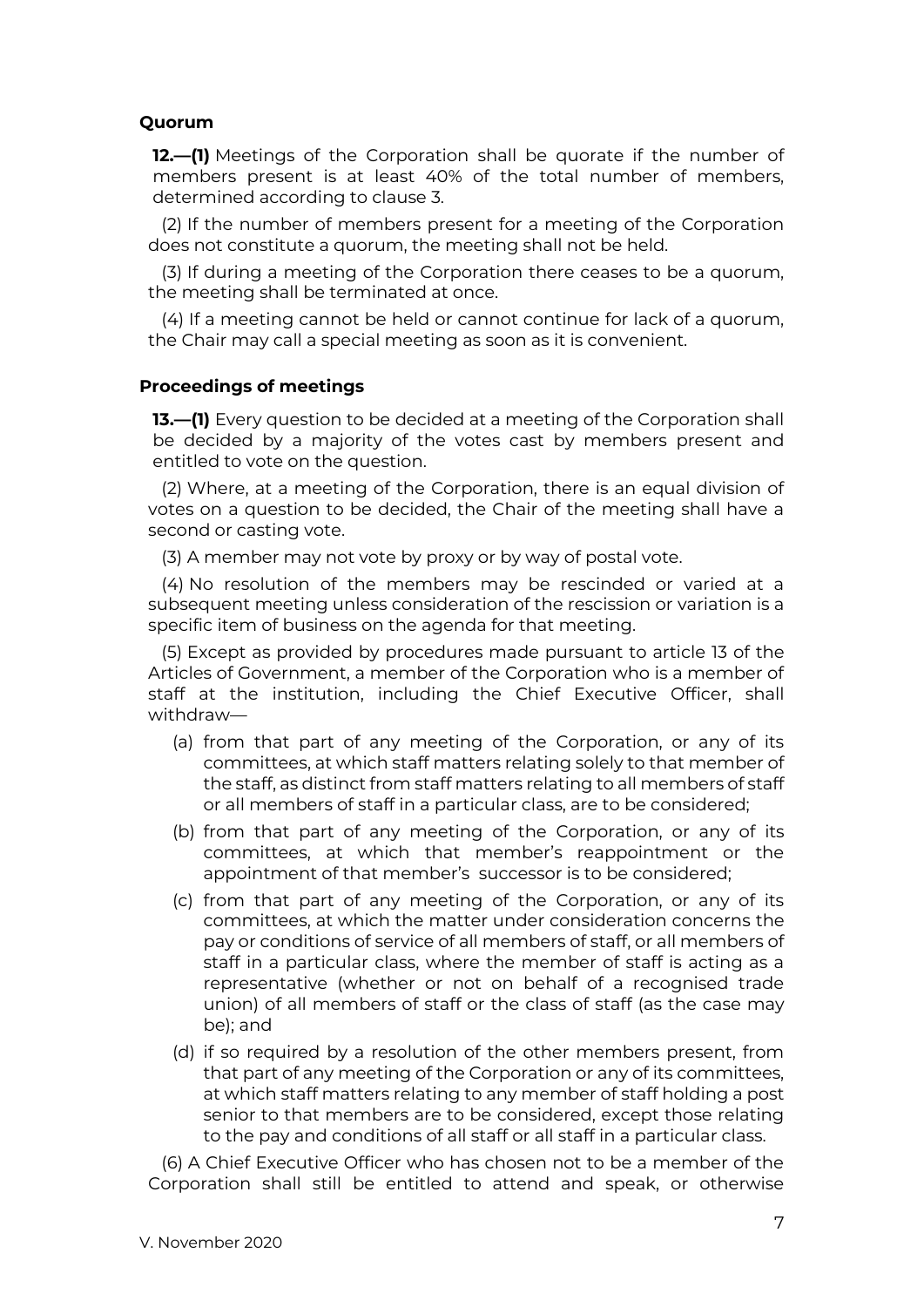communicate, at all meetings of the Corporation and any of its committees, except that the Chief Executive Officer shall withdraw in any case where the Chief Executive Officer would be required to withdraw under paragraph (5).

(7) A student member who is under the age of 18 shall not vote at a meeting of the Corporation, or any of its committees, on any question concerning any proposal—

- (a) for the expenditure of money by the Corporation; or
- (b) under which the Corporation, or any members of the Corporation, would enter into any contract, or would incur any debt or liability, whether immediate, contingent or otherwise.

(8) Except as provided by rules made under article 15 (3) of the Articles of Government relating to appeals and representations by students in disciplinary cases, a student member shall withdraw from that part of any meeting of the Corporation or any of its committees, at which a student's conduct, suspension or expulsion is to be considered.

(9) In any case where the Corporation, or any of its committees, is to discuss staff matters relating to a member or prospective member of staff at the institution, a student member shall—

- (a) take no part in the consideration or discussion of that matter and not vote on any question with respect to it; and
- (b) where required to do so by a majority of the members, other than student members, of the Corporation or committee present at the meeting, withdraw from the meeting.
- (10) The Clerk—
	- (a) shall withdraw from that part of any meeting of the Corporation, or any of its committees, at which the Clerk's remuneration, conditions of service, conduct, suspension, dismissal or retirement in the capacity of Clerk are to be considered; and
	- (b) where the Clerk is a member of staff at the institution, the Clerk shall withdraw in any case where a member of the Corporation is required to withdraw under paragraph (5).

(11) If the Clerk withdraws from a meeting, or part of a meeting, of the Corporation under paragraph (10), the Corporation shall appoint a person from among themselves to act as Clerk during this absence.

(12) If the Clerk withdraws from a meeting, or part of a meeting, of a committee of the Corporation, the Corporation shall appoint a person from among themselves to act as Clerk to the committee during this absence.

## **Minutes**

**14.—(1)** Written minutes of every meeting of the Corporation shall be prepared, and, subject to paragraph (2), at every meeting of the Corporation the minutes of the last meeting shall be taken as an agenda item.

(2) Paragraph (1) shall not require the minutes of the last meeting to be taken as an agenda item at a special meeting, but where they are not taken, they shall be taken as an agenda item at the next meeting which is not a special meeting.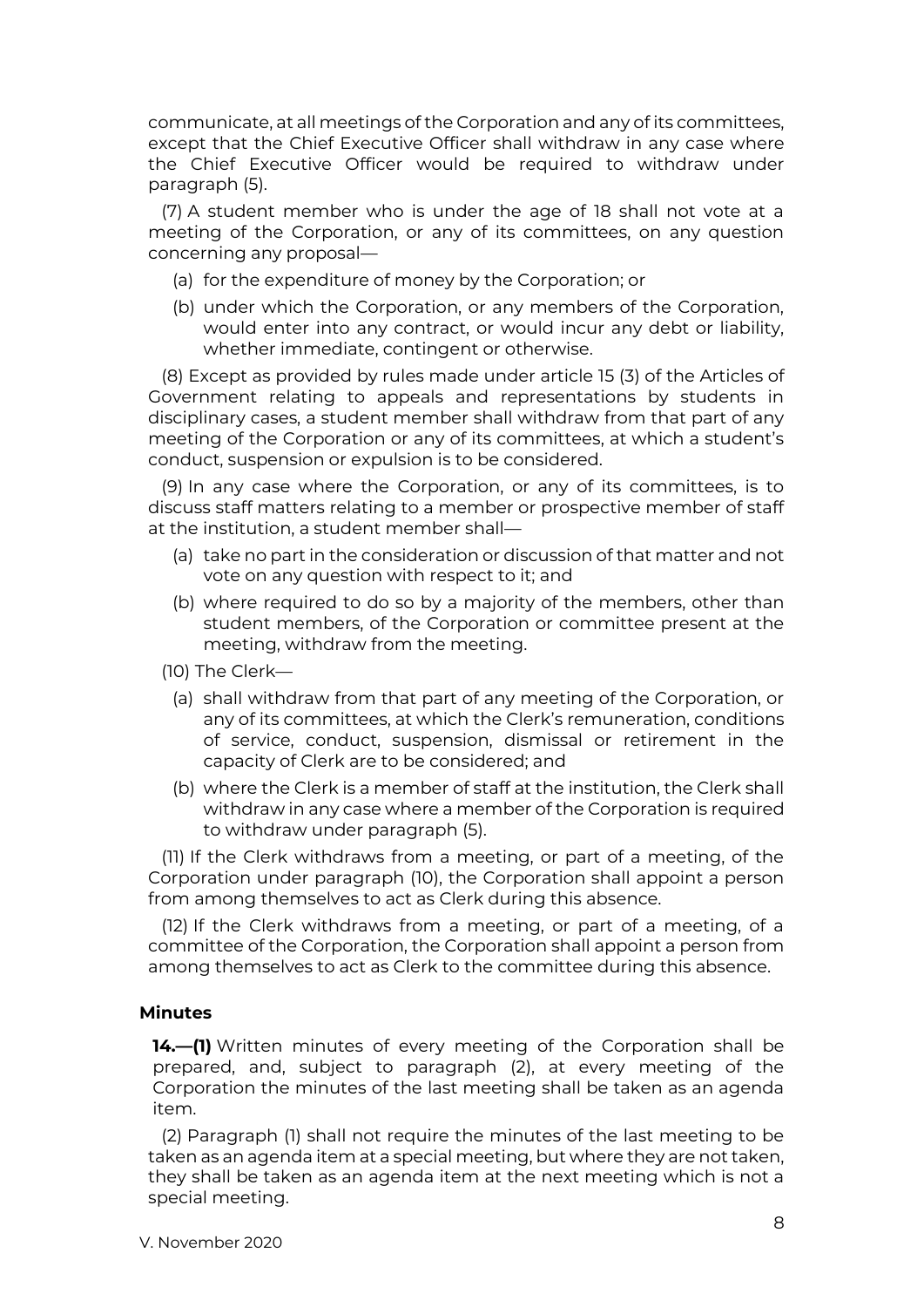(3) Where minutes of a meeting are taken as an agenda item and agreed to be accurate, those minutes shall be signed as a true record by the Chair of the meeting.

(4) Separate minutes shall be taken of those parts of meetings from which staff members, the Chief Executive Officer, student members or the Clerk have withdrawn from a meeting in accordance with clause 13(5), (6), (8), (9) or (10) and such persons shall not be entitled to see the minutes of that part of the meeting or any papers relating to it.

(5) All meeting papers and minutes shall be kept electronically in a designated area to be known as the 'Governor Area' of the Group Intranet Site.

#### **Public access to meetings**

**15.** The Corporation shall decide any question as to whether a person should be allowed to attend any of its meetings where that person is not a member, the Clerk or the Chief Executive Officer.

## **Publication of minutes and papers**

**16**.—(1) Subject to paragraph (2), the Corporation shall ensure that a copy of—

- (a) the agenda for every meeting of the Corporation;
- (b) the draft minutes of every such meeting, if they have been approved by the Chair of the meeting;
- (c) the signed minutes of every such meeting; and
- (d) any report, document or other paper considered at any such meeting,

shall as soon as possible be made available during normal office hours at the institution to any person wishing to inspect them.

(2) There shall be excluded from any item made available for inspection any material relating to—

- (a) a named person employed at or proposed to be employed at the institution;
- (b) a named student at, or candidate for admission to, the institution;
- (c) the Clerk; or
- (d) any matter which, by reason of its nature, the Corporation is satisfied should be dealt with on a confidential basis.

(3) The Corporation shall ensure that a copy of the draft or signed minutes of every meeting of the Corporation, under paragraph (1), shall be placed on the institution's website, and shall, despite any rules the Corporation may make regarding the archiving of such material, remain on its website for a minimum period of 12 months.

(4) The Corporation shall review regularly all material excluded from inspection under paragraph (2)(d) and make any such material available for inspection where it is satisfied that the reason for dealing with the matter on a confidential basis no longer applies, or where it considers that the public interest in disclosure outweighs that reason.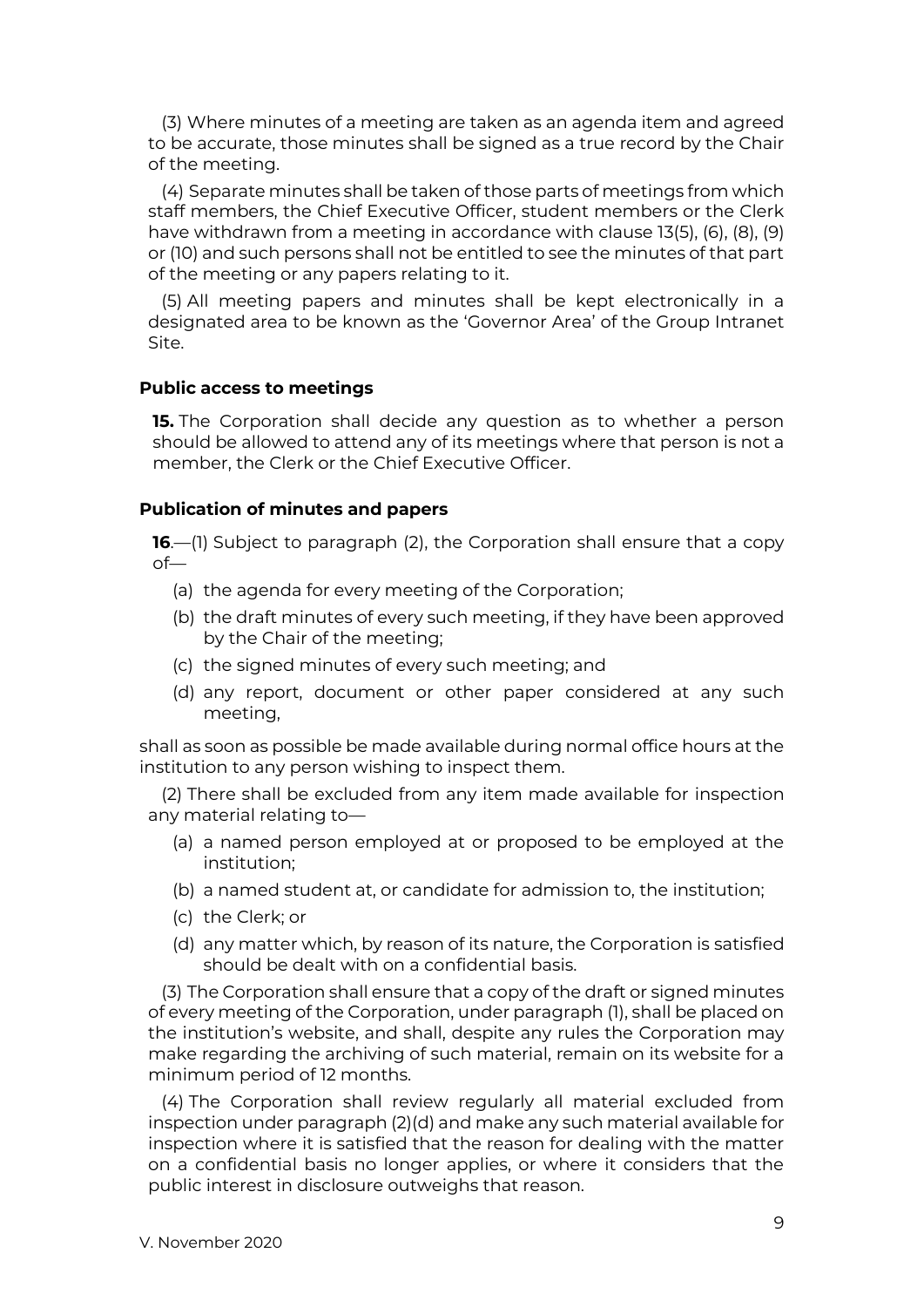## **Copies of the Instrument of Government**

**17.** A copy of this Instrument shall be given free of charge to every member of the Corporation and at a charge not exceeding the cost of copying or free of charge to any other person who so requests a copy, and shall be available for inspection at the institution upon request, during normal office hours, to every member of staff and every student.

## **Change of name of the Corporation**

**18.** The Corporation may change its name with the approval of the Secretary of State.

## **Application of the seal**

**19.** The application of the seal of the Corporation shall be authenticated by—

- (a) the signature of either the Chair or of some other member authorised either generally or specially by the Corporation to act for that purpose; and
- (b) the signature of any other member.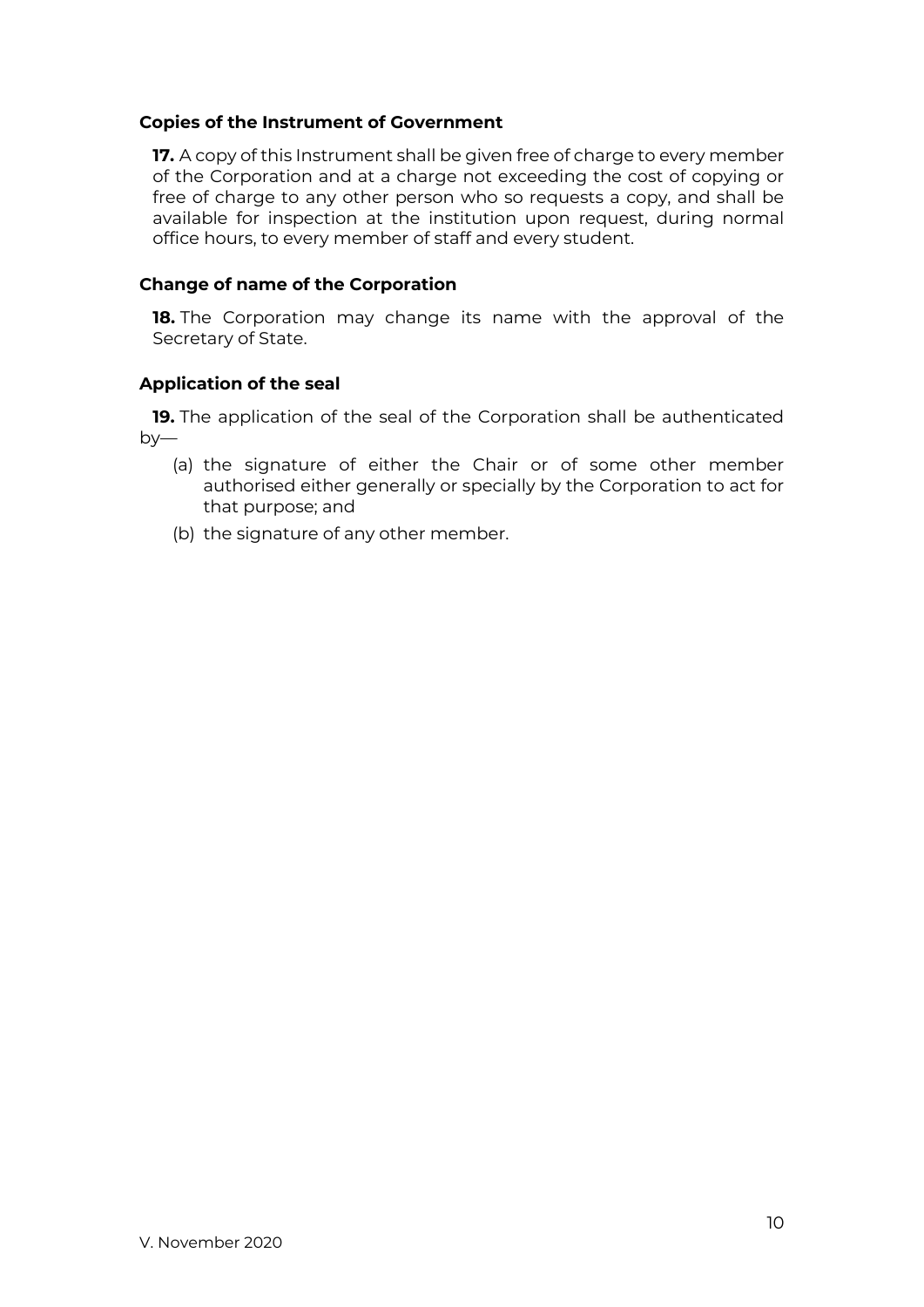# **ARTICLES OF GOVERNMENT**

# **CONTENTS**

- 1. Interpretation of the terms used
- 2. Conduct of the institution
- 3. Responsibilities of the Corporation, the Chief Executive Officer and the Clerk
- 4. The establishment of committees and delegation of functions generally
- 5. The Audit committee
- 6. Composition of committees
- 7. Access to committees by non-members and publication of minutes
- 8. Delegable and non-delegable functions
- 9. Appointment and promotion of staff
- 10. Rules relating to the conduct of staff
- 11. Academic freedom
- 12. Grievance, suspension and disciplinary procedures
- 13. Suspension and dismissal of the Clerk
- 14. Students
- 15. Financial matters
- 16. Co-operation with the CE of the ESFA's auditor
- 17. Internal audit
- 18. Accounts and audit of accounts
- 19. Rules and bye-laws
- 20. Copies of Articles of Government and rules and bye-laws
- 21. Modification or replacement of the instrument and Articles of Government
- 22. Dissolution of the Corporation

## **Interpretation of the terms used**

**1.** In these Articles of Government—

- (a) any reference to "the Chief Executive Officer " shall include a person acting as Chief Executive Officer;
- (b) "the Articles" means these Articles of Government;
- (c) "Chair" means the Chair of the Corporation appointed under clause 5 of the Instrument of Government;
- (d) "the Clerk" has the same meaning as in the Instrument of Government;
- (e) "the Corporation" has the same meaning as in the Instrument of Government;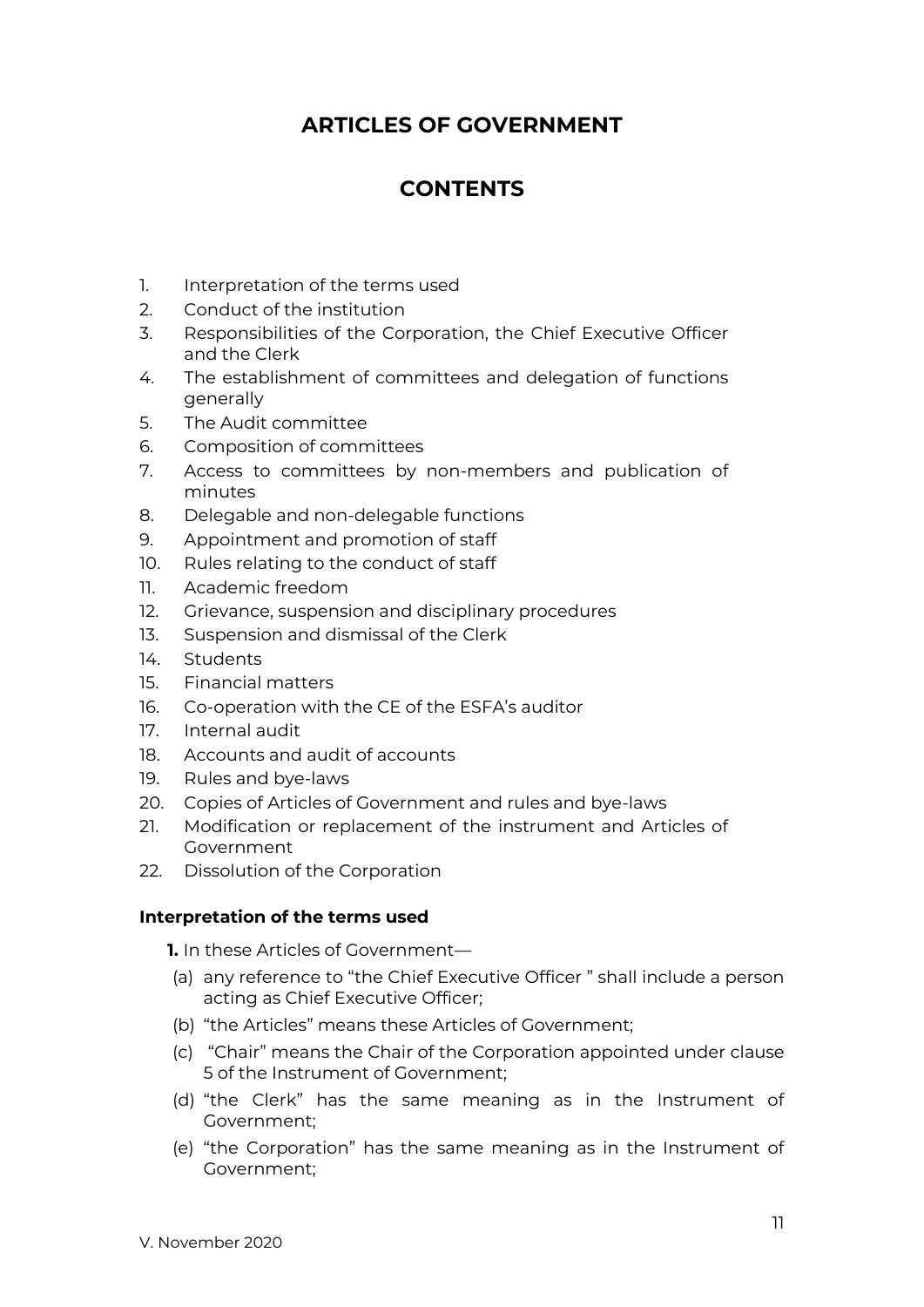- (f) "the CE of the ESFA" means the Chief Executive of the Education and Skills Funding Agency.
- (g) "staff member" and "student member" have the same meanings as in the Instrument of Government;
- (h) "the Secretary of State" means the Secretary of State for Education;
- (i) "senior post" means the post of Chief Executive Officer and such other senior posts as the Corporation may decide for the purposes of these Articles;
- (j) "the staff" means all the staff who have a contract of employment with the institution;
- (k) "the students' union" has the same meaning as in the Instrument of Government.

## **Conduct of the institution**

**2.** The institution shall be conducted in accordance with the provisions of the Instrument of Government, these Articles, any rules or bye-laws made under these Articles and any trust deed regulating the institution including procedures for the Corporation.

## **Responsibilities of the Corporation, the Chief Executive Officer and the Clerk**

- **3.—(1)** The Corporation shall be responsible for the following functions—
- (a) the determination and periodic review of the educational character and mission of the institution and the oversight of its activities;
- (b) publishing arrangements for obtaining the views of staff and students on the determination and periodic review of the educational character and mission of the institution and the oversight of its activities;
- (c) approving the quality strategy of the institution;
- (d) the effective and efficient use of resources, the solvency of the institution and the Corporation and safeguarding their assets;
- (e) approving annual estimates of income and expenditure;
- (f) the appointment, grading, suspension, dismissal and determination of the pay and conditions of service of the holders of senior posts and the Clerk, including, where the Clerk is, or is to be appointed as, a member of staff, the Clerk's appointment, grading, suspension, dismissal and determination of pay in the capacity of a member of staff; and
- (g) setting a framework for the pay and conditions of service of all other staff.
- (h) for setting the policy by which the tuition and other fees payable to the Group are determined (subject to any terms and conditions attached to grants, loans or other payments paid or made by the Funding Agency).

(2) Subject to the responsibilities of the Corporation, the Chief Executive Officer shall be the Chief Executive of the institution, and shall be responsible for the following functions-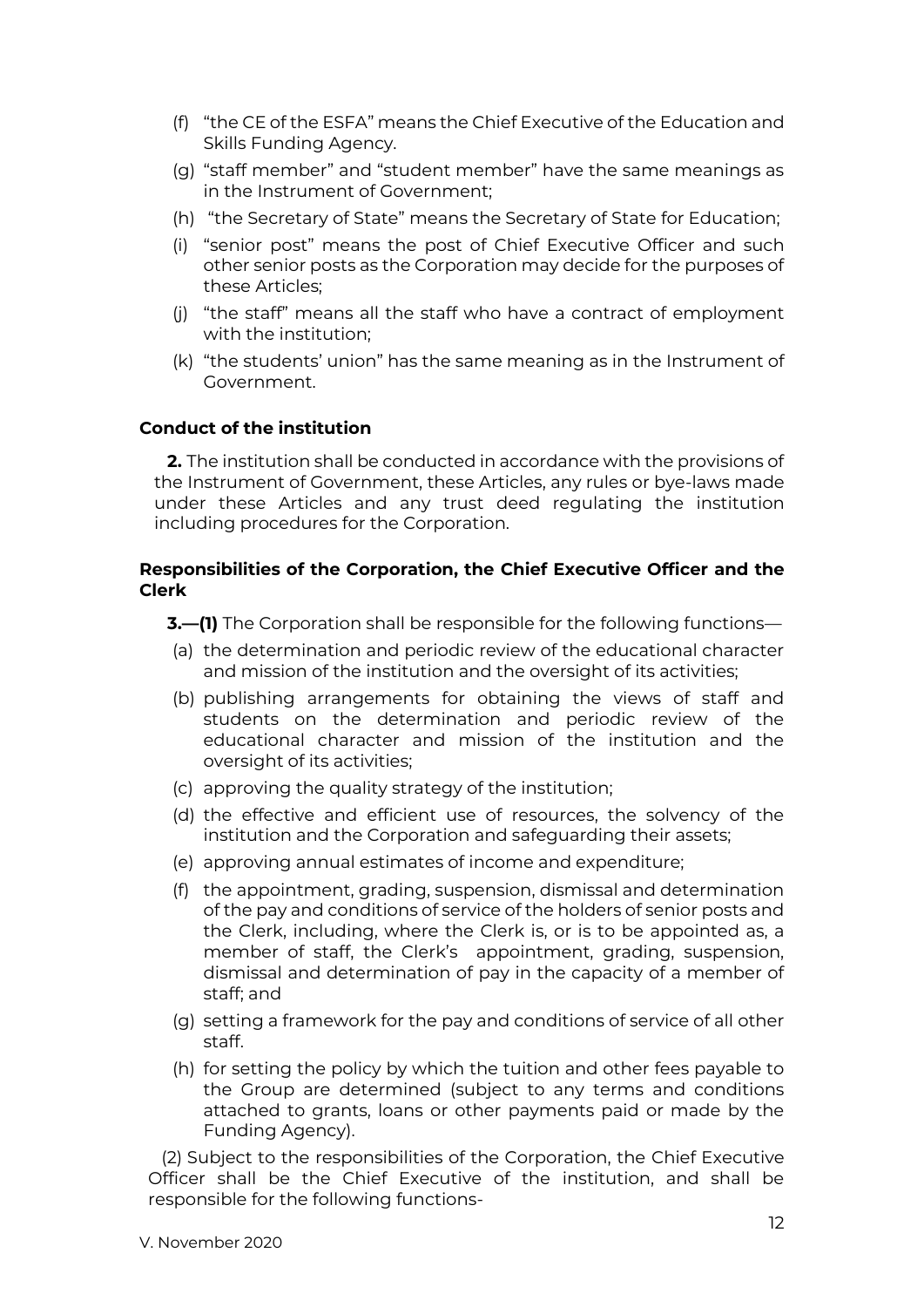- (a) making proposals to the Corporation about the educational character and mission of the institution and implementing the decisions of the Corporation;
- (b) the determination of the institution's academic and other activities;
- (c) preparing annual estimates of income and expenditure for consideration and approval by the Corporation, and the management of budget and resources within the estimates approved by the Corporation;
- (d) the organisation, direction and management of the institution and leadership of the staff;
- (e) the appointment, assignment, grading, appraisal, suspension, dismissal and determination, within the framework set by the Corporation, of the pay and conditions of service of staff, other than the holders of senior posts or the Clerk, where the Clerk is also a member of the staff; and
- (f) maintaining student discipline and, within the rules and procedures provided for within these Articles, suspending or expelling students on disciplinary grounds or expelling students for academic reasons.
- (3) The Clerk shall be responsible for the following functions:
	- (a) advising the Corporation with regard to the operation of its powers;
	- (b) advising the Corporation with regard to procedural matters;
	- (c) advising the Corporation with regard to the conduct of its business; and
	- (d) advising the Corporation with regard to matters of governance practice.

## **The establishment of committees and delegation of functions generally**

**4.—(1)** The Corporation may establish committees for any purpose or function, other than those assigned in these Articles to the Chief Executive Officer or Clerk and may delegate powers to-

- (a) such committees;
- (b) the Chair; or
- (c) the Chief Executive Officer.

(2) The terms of reference of any committee, the number of members and the terms on which they are to hold and to vacate office, shall be decided by the Corporation.

(3) The Corporation may also establish committees under collaboration arrangements made with other further education institutions or maintained schools (or with both), and such joint committees shall be subject to any regulations made under section 166 of the Education and Inspections Act 2006(**1**) governing such arrangements.

<sup>(</sup>**1**) 2006 c. 40.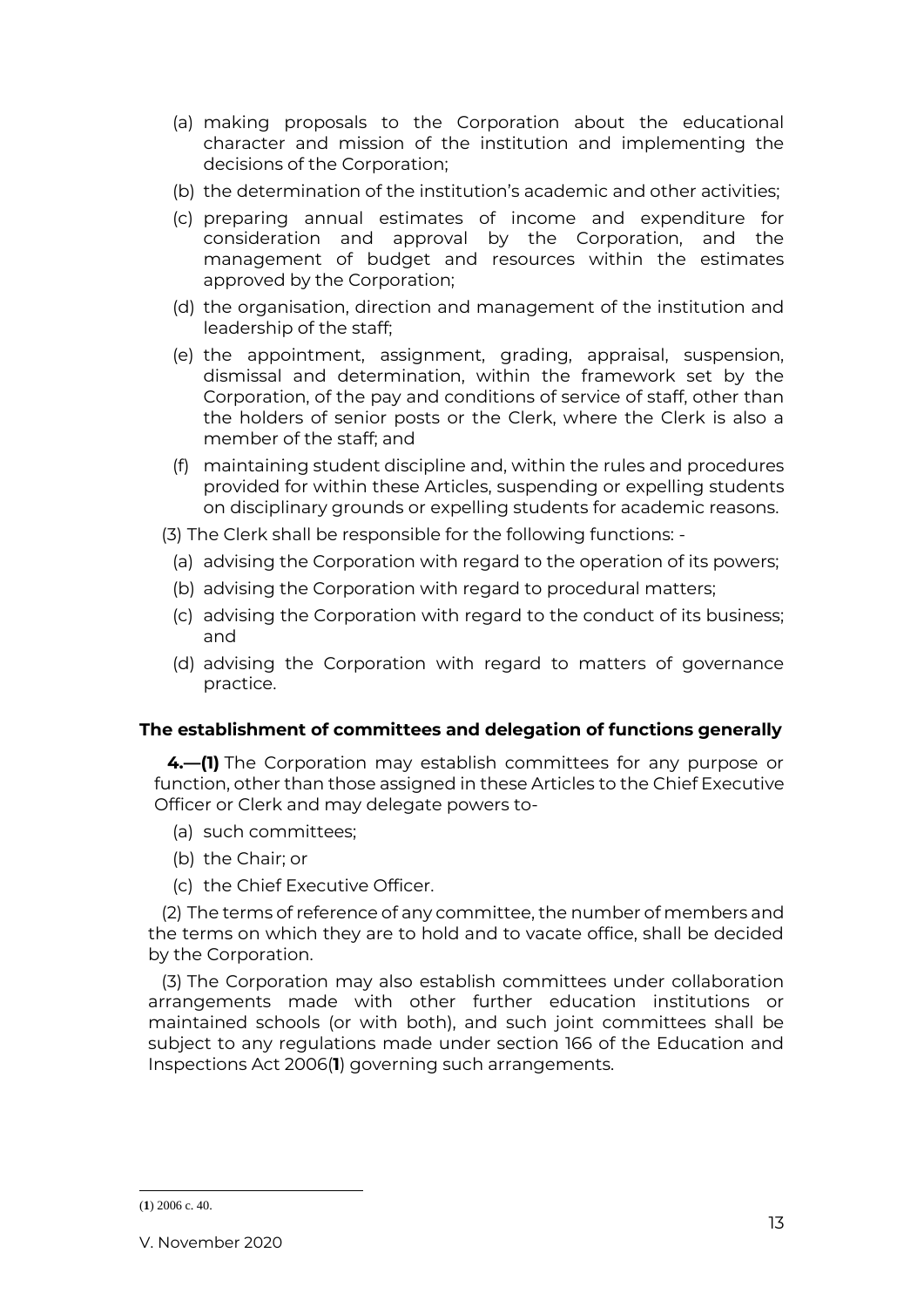## **The Audit Committee**

**5.—(1)** The Corporation shall establish a committee, to be known as the "Audit Committee", to advise on matters relating to the Corporation's audit arrangements and systems of internal control.

(2) The audit committee shall consist of at least three persons and shall operate in accordance with any requirements of the Education and Skills Funding Agency.

## **Composition of committees**

**6.** Any committee established by the Corporation, other than the committee referred to in article 5, may include persons who are not members of the Corporation.

## **Access to committees by non-members and publication of minutes**

**7.** The Corporation shall ensure that:—

- (a) a written statement of its policy regarding attendance at committee meetings by persons who are not committee members; and
- (b) the minutes of Audit Committee and Corporation meetings, once they have been approved by the Chair of the meeting,

are published on the institution's website and made available for inspection at the institution by any person, during normal office hours.

## **Delegable and non-delegable functions**

- **8.** (1) The Corporation shall not delegate the following functions-
	- (a)the determination of the educational character and mission of the institution;
	- (b)the approval of the annual estimates of income and expenditure;
	- (c) the responsibility for ensuring the solvency of the institution and the Corporation and for safeguarding their assets; and
	- (d) the modification or revocation of these Articles.

The Corporation may not delegate -

- (e) the appointment of the Chief Executive Officer or holder of a senior post;
- (f) the appointment of the Clerk, (including, where the Clerk is, or is to be, appointed as a member of staff, the Clerk's appointment in the capacity of a member of staff);
- (g) the consideration of the case for dismissal of the Chief Executive Officer, the Clerk or the holder of a senior post; or
- (h) the power to determine an appeal in connection with the dismissal of the Chief Executive Officer, the Clerk or the holder of a senior post other than to a committee of members of the Corporation.

(2)The Corporation shall make rules specifying the way in which a committee having functions under paragraph (1) shall be established and conducted.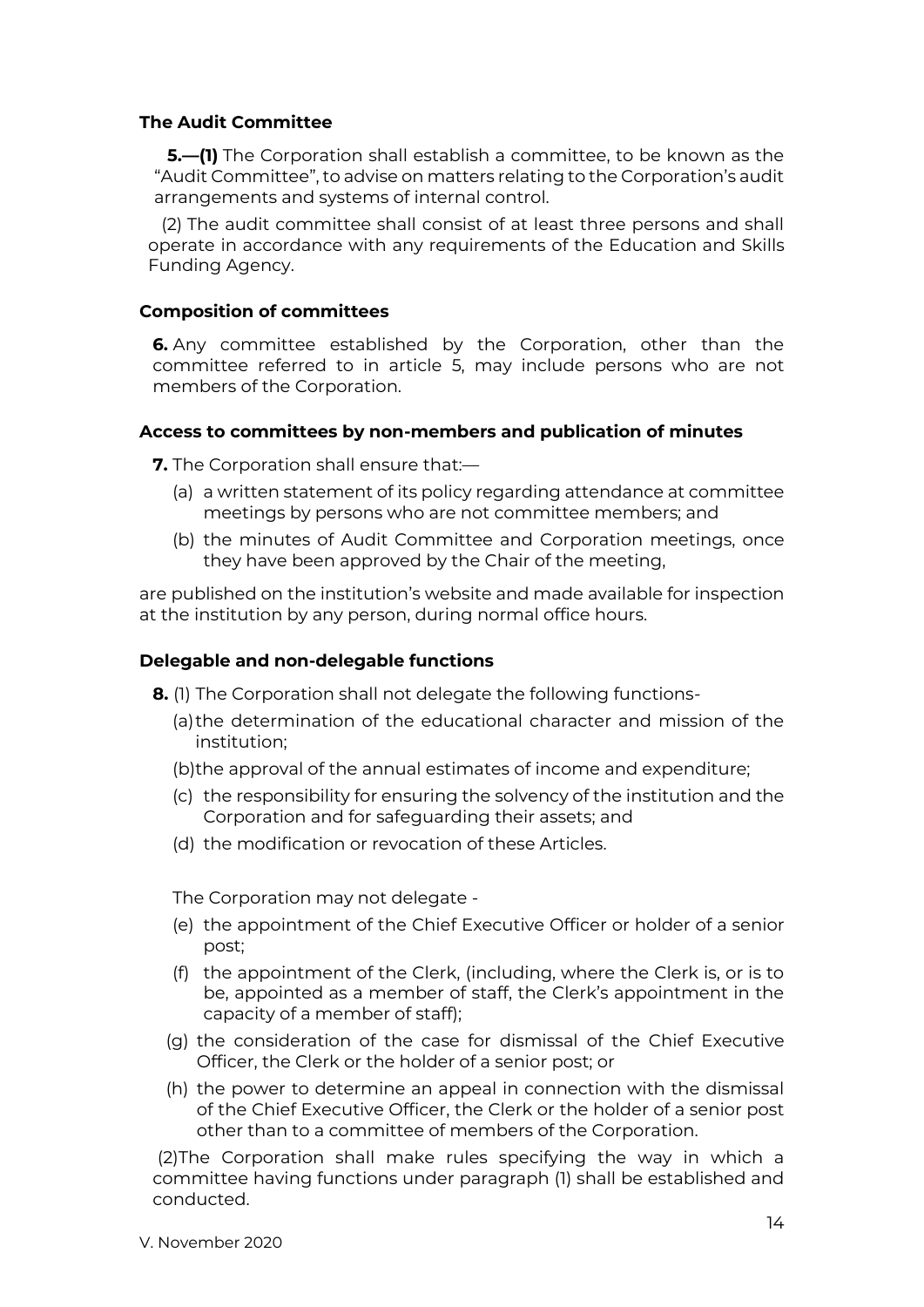## **Appointment and promotion of staff**

**9.** The Chief Executive Officer shall have responsibility for selecting for appointment all members of staff other than -

- (g) senior post holders; and
- (h) where the Clerk is also to be appointed as a member of staff, the Clerk in the role of a member of staff.

#### **Rules relating to the conduct of staff**

**10.** After consultation with the staff, the Corporation shall make rules relating to their conduct.

#### **Academic freedom**

**11.** In making rules under article 11, the Corporation shall have regard to the need to ensure that academic staff at the institution have freedom within the law to question and test received wisdom, and to put forward new ideas and controversial or unpopular opinions, without putting themselves at risk of losing their jobs or any privileges which they may enjoy at the institution.

#### **Grievance, suspension and disciplinary procedures**

**12.—(1** )After consultation with staff, the Corporation shall make rules setting out

- (a) grievance procedures for all staff;
- (b) procedures for the suspension of all staff; and
- (c) disciplinary and dismissal procedures for
	- (i) senior post-holders, and
	- (ii) staff other than senior post-holders

and such procedures shall be subject to the provisions of articles 3(1)(f), 3(2)(e), 9 and 14.

(3) Any rules made under paragraph (1)(b) shall include provision that where a person has been suspended without pay, any appeal against such suspension shall be heard and action taken in a timely manner.

(4) Any rules made under paragraph (1)(c)(i) shall include provision that where the Corporation considers that it may be appropriate to dismiss a person, a preliminary investigation shall be conducted to examine and determine the case for dismissal.

#### **Suspension and dismissal of the Clerk**

**13. -** (1) Where the Clerk is also a member of staff at the institution, the Clerk is to be treated as a senior post holder for the purposes of article 12(c).

(2) Where the Clerk is suspended or dismissed under article 12, that suspension or dismissal shall not affect the position of the Clerk in the separate role of Clerk to the Corporation.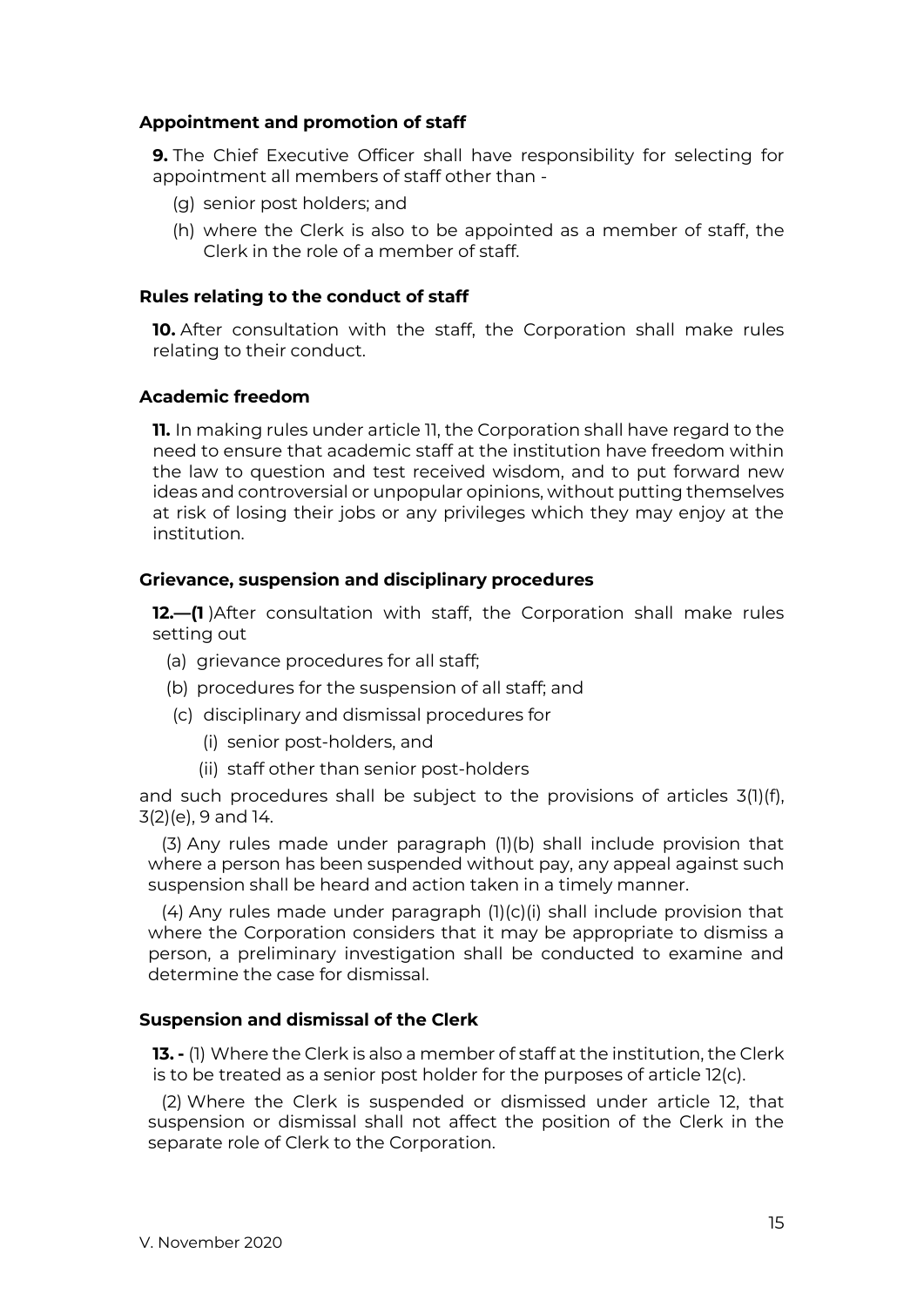## **Students**

**14. –** (1) Any students' union shall conduct and manage its own affairs and funds in accordance with a constitution approved by the Corporation and no amendment to, or rescission of, that constitution, in part or in whole, shall be valid unless approved by the Corporation.

(2)The students' union shall present audited accounts annually to the Corporation.

(3)After consultation with representatives of the students, the Corporation shall make rules concerning the conduct of students, including procedures for their suspension and expulsion (including expulsion for an unsatisfactory standard of work or other academic reason).

## **Financial matters**

**15.** The Corporation shall set the policy by which the tuition and other fees payable to it are determined, subject to any terms and conditions attached to grants, loans or other payments paid or made by the Education and Skills Funding Agency.

## **Co-operation with the ESFA's auditor**

**16.** The Corporation shall co-operate with any person who has been authorised by the Education and Skills Funding Agency to audit any returns of numbers of students or claims for financial assistance and shall give any such person access to any documents or records held by the Corporation, including computer records.

## **Internal audit**

**17.-** (1) The Corporation shall, at such times as it considers appropriate, examine and evaluate its systems of internal financial and other control to ensure that they contribute to the proper, economic, efficient and effective use of the Corporation's resources.

(2) The Corporation may arrange for the examination and evaluation mentioned in paragraph (1) to be carried out on its behalf by internal auditors at a level which is considered adequate to achieve the aims in paragraph (1).

(3) The Corporation shall not appoint persons as internal auditors to carry out the activities referred to in paragraph (1) if those persons are already appointed as external auditors under article 18.

## **Accounts and audit of accounts**

**18.—**(1) The Corporation shall

- (a) keep proper accounts and proper records in relation to the accounts; and
- (b) prepare a statement of accounts for each financial year of the Corporation.
- (2) The statement shall—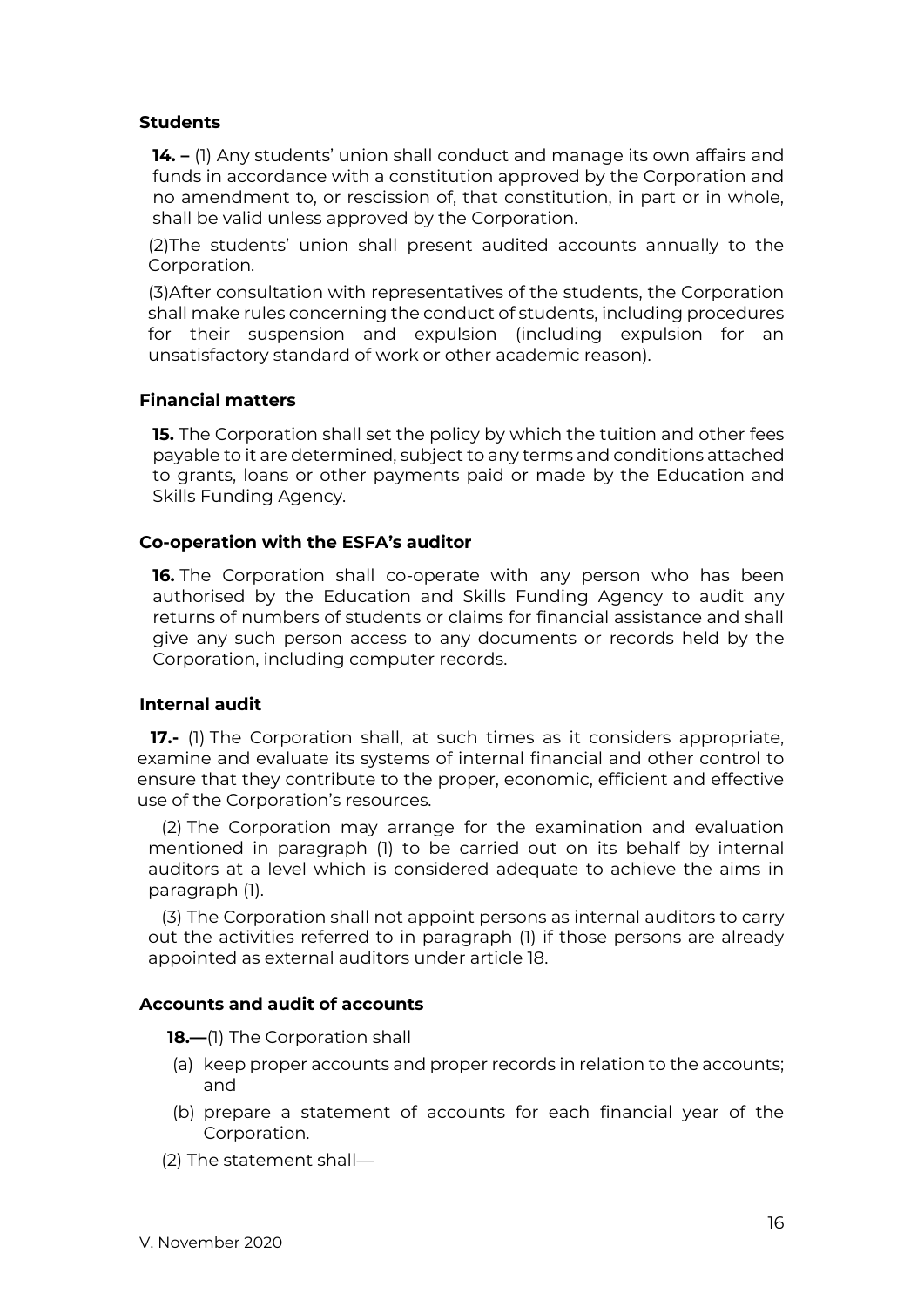- (a) give a true and fair account of the state of the Corporation's affairs at the end of the financial year and of its income and expenditure in the financial year; and
- (b) comply with any directions given by the CE of the ESFA as to the information to be contained in it, the manner in which the information is to be presented, the methods and principles according to which it is to be prepared and the time and manner of publication.

(3) The accounts and the statement of accounts shall be audited by external auditors appointed by the Corporation in respect of each financial year.

(4) The Corporation shall not appoint persons as external auditors in respect of any financial year if those persons are already appointed as internal auditors under article 17.

(5) Auditors shall be appointed and audit work conducted in accordance with any requirements of the ESFA.

(6) The "financial year" means the first financial year and, except as provided for in paragraph (8), each successive period of twelve months.

(7) The "first financial year" means the period from the date the Corporation was established up to the second 31st July following that date, or up to some other date which has been chosen by the Corporation with the CE of the ESFA's approval.

(8) If the Corporation is dissolved—

- (a) the last financial year shall end on the date of dissolution; and
- (b) the Corporation may decide, with the CE of the ESFA's approval, that what would otherwise be the last two financial years shall be a single financial year for the purpose of this article.

## **Rules and bye-laws**

**19.** The Corporation shall have the power to make rules and bye-laws relating to the government and conduct of the institution and these rules and bye-laws shall be subject to the provisions of the Instrument of Government and these Articles.

#### **Copies of Articles of Government and rules and bye-laws**

**20.** A copy of these Articles, and of any rules and bye-laws, shall be given free of charge to every member of the Corporation and at a charge not exceeding the cost of copying or free of charge, to any other person who requests a copy and shall be available for inspection at the institution upon request, during normal office hours, to every member of staff and every student.

## **Modification or replacement of the Instrument and Articles of Government**

**21.**(1) Subject to paragraph (2) the Corporation may by resolution of the members modify or replace its instrument and articles of government, after